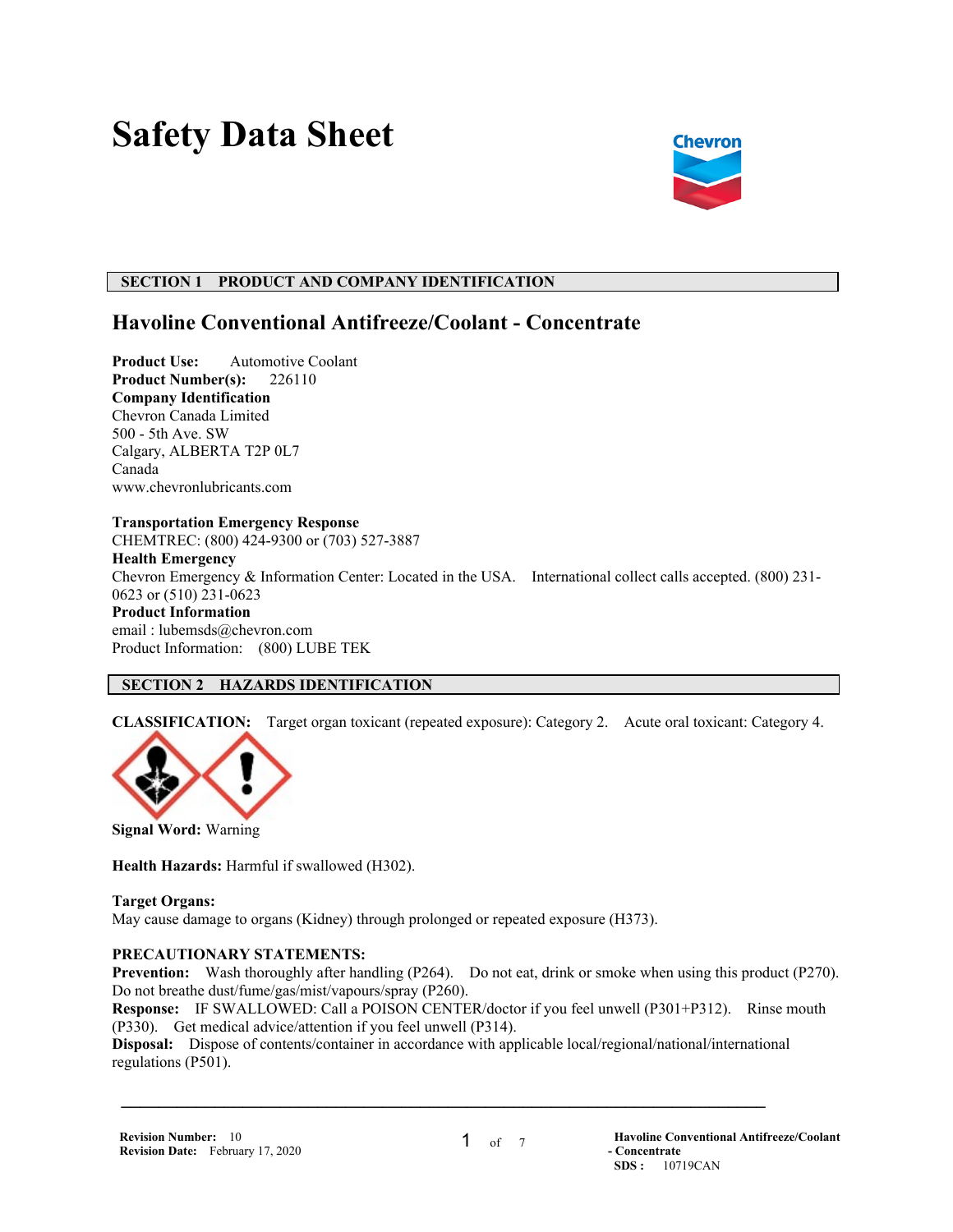# **SECTION 3 COMPOSITION/ INFORMATION ON INGREDIENTS**

| <b>COMPONENTS</b>  | CAS NUMBER                                  | AMOUNT                  |
|--------------------|---------------------------------------------|-------------------------|
| Ethylene<br>Givcol | 107<br>$\sim$ 1<br>$\prime - \prime$<br>. . | $100\%$ wt/wt<br>$80 -$ |
| .<br>$\sim$        | .                                           | . .                     |

Note that the actual concentration or concentration range of some or all of the above ingredients is considered confidential business information and is being withheld as permitted by WHMIS 2015.

#### **SECTION 4 FIRST AID MEASURES**

#### **Description of first aid measures**

**Eye:** No specific first aid measures are required. As a precaution, remove contact lenses, if worn, and flush eyes with water.

**Skin:** No specific first aid measures are required. As a precaution, remove clothing and shoes if contaminated. To remove the material from skin, use soap and water. Discard contaminated clothing and shoes or thoroughly clean before reuse.

**Ingestion:** If swallowed, get immediate medical attention. Do not induce vomiting. Never give anything by mouth to an unconscious person.

**Inhalation:** No specific first aid measures are required. If exposed to excessive levels of material in the air, move the exposed person to fresh air. Get medical attention if coughing or respiratory discomfort occurs.

#### **Most important symptoms and effects, both acute and delayed IMMEDIATE HEALTH EFFECTS**

**Eye:** Not expected to cause prolonged or significant eye irritation.

**Skin:** Contact with the skin is not expected to cause prolonged or significant irritation. Contact with the skin is not expected to cause an allergic skin response. Not expected to be harmful to internal organs if absorbed through the skin.

**Ingestion:** Toxic; may be harmful or fatal if swallowed.

**Inhalation:** Breathing this material at concentrations above the recommended exposure limits may cause central nervous system effects. Central nervous system effects may include headache, dizziness, nausea, vomiting, weakness, loss of coordination, blurred vision, drowsiness, confusion, or disorientation. At extreme exposures, central nervous system effects may include respiratory depression, tremors or convulsions, loss of consciousness, coma or death.

#### **DELAYED OR OTHER HEALTH EFFECTS:**

**Target Organs:** Contains material that may cause damage to the following organ(s) following repeated inhalation at concentrations above the recommended exposure limit:Kidney See Section 11 for additional information. Risk depends on duration and level of exposure.

**Indication of any immediate medical attention and special treatment needed** Not Applicable

# **SECTION 5 FIRE FIGHTING MEASURES**

**EXTINGUISHING MEDIA:** Dry Chemical, CO2, Aqueous Film Forming Foam (AFFF) or alcohol resistant foam.

# **PROTECTION OF FIRE FIGHTERS:**

**Fire Fighting Instructions:** This material will burn although it is not easily ignited. See Section 7 for proper handling and storage. For fires involving this material, do not enter any enclosed or confined fire space without proper protective equipment, including self-contained breathing apparatus.

**Combustion Products:** Highly dependent on combustion conditions. A complex mixture of airborne solids, liquids, and gases including carbon monoxide, carbon dioxide, and unidentified organic compounds will be evolved when this material undergoes combustion. Combustion may form oxides of: Potassium, Phosphorus.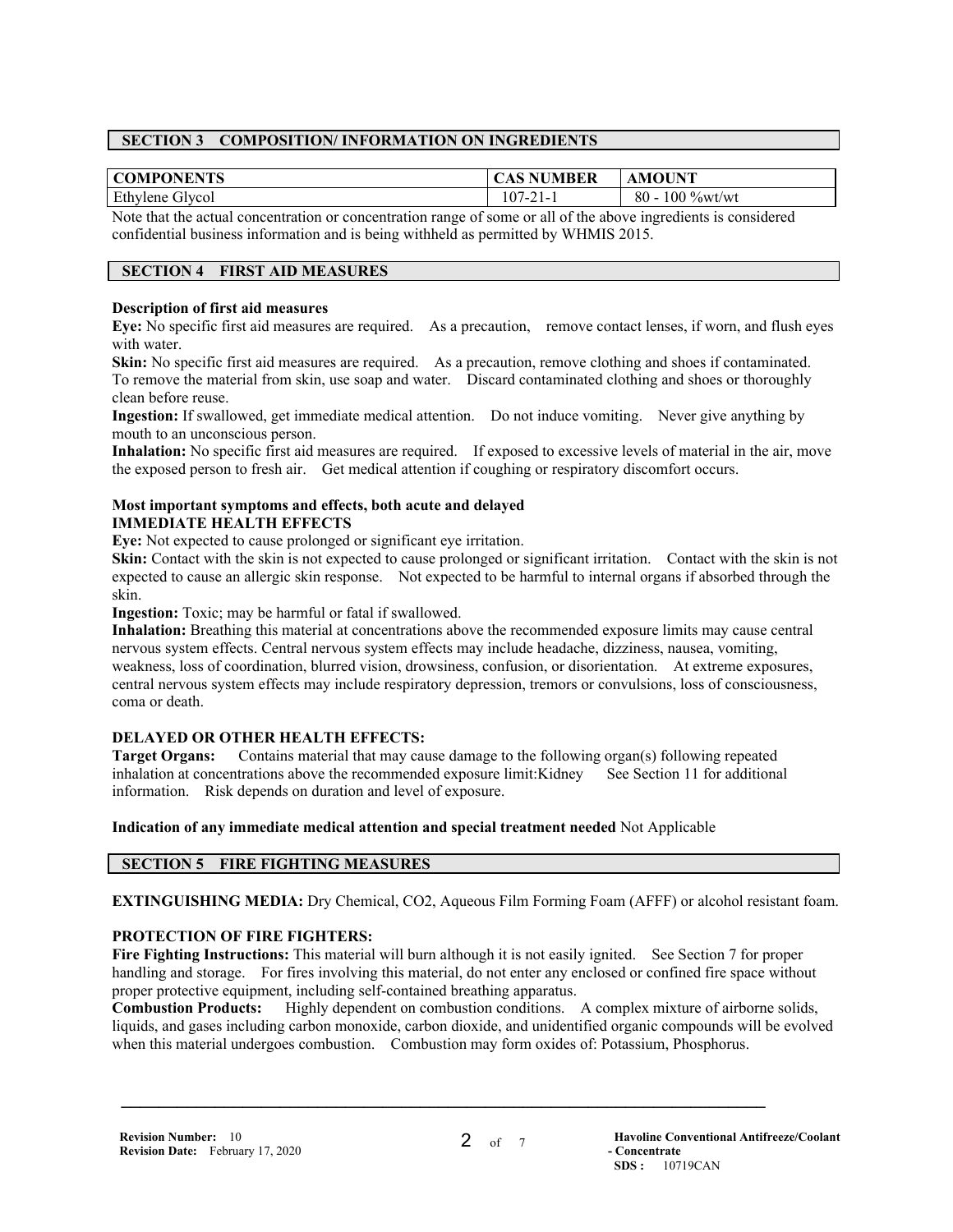#### **SECTION 6 ACCIDENTAL RELEASE MEASURES**

**Protective Measures:** Eliminate all sources of ignition in vicinity of spilled material.

**Spill Management:** Stop the source of the release if you can do it without risk. Contain release to prevent further contamination of soil, surface water or groundwater. Clean up spill as soon as possible, observing precautions in Exposure Controls/Personal Protection. Use appropriate techniques such as applying noncombustible absorbent materials or pumping. Where feasible and appropriate, remove contaminated soil. Place contaminated materials in disposable containers and dispose of in a manner consistent with applicable regulations. **Reporting:** Report spills to local authorities as appropriate or required.

#### **SECTION 7 HANDLING AND STORAGE**

**General Handling Information:** Do not taste or swallow antifreeze or solution. Keep out of the reach of children and animals.

**Precautionary Measures:** Do not get in eyes, on skin, or on clothing. Do not taste or swallow. Do not breathe vapor or fumes. Wash thoroughly after handling. Keep out of the reach of children.

**Static Hazard:** Electrostatic charge may accumulate and create a hazardous condition when handling this material. To minimize this hazard, bonding and grounding may be necessary but may not, by themselves, be sufficient. Review all operations which have the potential of generating and accumulating an electrostatic charge and/or a flammable atmosphere (including tank and container filling, splash filling, tank cleaning, sampling, gauging, switch loading, filtering, mixing, agitation, and vacuum truck operations) and use appropriate mitigating procedures. **Container Warnings:** Container is not designed to contain pressure. Do not use pressure to empty container or it may rupture with explosive force. Empty containers retain product residue (solid, liquid, and/or vapor) and can be dangerous. Do not pressurize, cut, weld, braze, solder, drill, grind, or expose such containers to heat, flame, sparks, static electricity, or other sources of ignition. They may explode and cause injury or death. Empty containers should be completely drained, properly closed, and promptly returned to a drum reconditioner or disposed of properly.

**General Storage Information:** Do not store in open or unlabeled containers.

# **SECTION 8 EXPOSURE CONTROLS/PERSONAL PROTECTION**

#### **GENERAL CONSIDERATIONS:**

Consider the potential hazards of this material (see Section 2), applicable exposure limits, job activities, and other substances in the work place when designing engineering controls and selecting personal protective equipment. If engineering controls or work practices are not adequate to prevent exposure to harmful levels of this material, the personal protective equipment listed below is recommended. The user should read and understand all instructions and limitations supplied with the equipment since protection is usually provided for a limited time or under certain circumstances.

#### **ENGINEERING CONTROLS:**

Use process enclosures, local exhaust ventilation, or other engineering controls to control airborne levels below the recommended exposure limits.

#### **PERSONAL PROTECTIVE EQUIPMENT**

**Eye/Face Protection:** No special eye protection is normally required. Where splashing is possible, wear safety glasses with side shields as a good safety practice.

**Skin Protection:** No special protective clothing is normally required. Where splashing is possible, select protective clothing depending on operations conducted, physical requirements and other substances in the workplace. Suggested materials for protective gloves include: Natural rubber, Neoprene, Nitrile Rubber, Polyvinyl Chloride (PVC or Vinyl).

 $\mathcal{L} = \{ \mathcal{L} \mathcal{L} \mathcal{L} \mathcal{L} \mathcal{L} \mathcal{L} \mathcal{L} \mathcal{L} \mathcal{L} \mathcal{L} \mathcal{L} \mathcal{L} \mathcal{L} \mathcal{L} \mathcal{L} \mathcal{L} \mathcal{L} \mathcal{L} \mathcal{L} \mathcal{L} \mathcal{L} \mathcal{L} \mathcal{L} \mathcal{L} \mathcal{L} \mathcal{L} \mathcal{L} \mathcal{L} \mathcal{L} \mathcal{L} \mathcal{L} \mathcal{L} \mathcal{L} \mathcal{L} \mathcal{L} \$ 

**Respiratory Protection:** Determine if airborne concentrations are below the recommended occupational exposure limits for jurisdiction of use. If airborne concentrations are above the acceptable limits, wear an approved respirator that provides adequate protection from this material, such as: Air-Purifying Respirator for Organic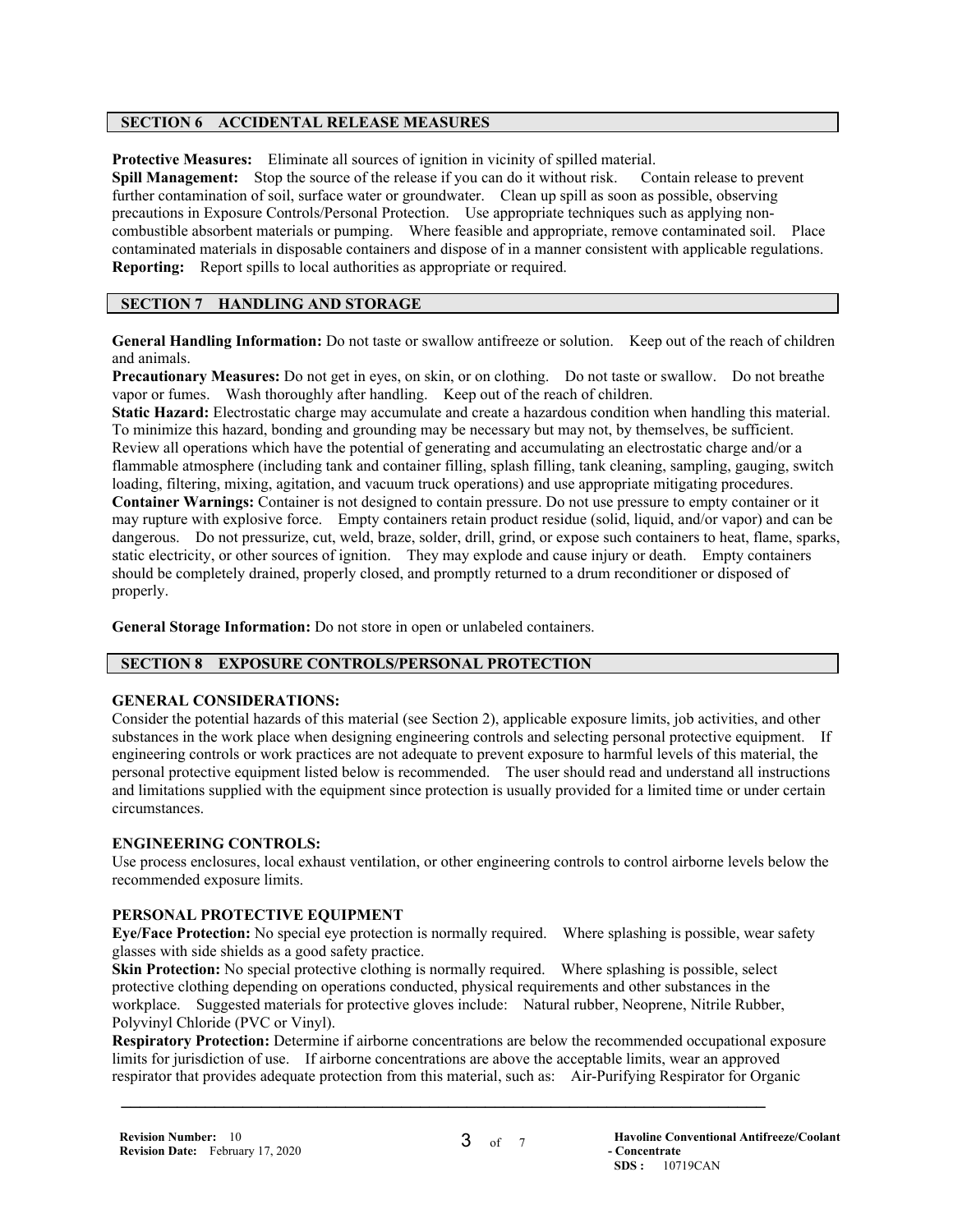Vapors, Dusts and Mists.

Use a positive pressure air-supplying respirator in circumstances where air-purifying respirators may not provide adequate protection.

#### **Occupational Exposure Limits:**

| <b>Component</b> | Country/     | Form                 | TWA       | <b>STEL</b>       | Ceiling | <b>Notation</b> |
|------------------|--------------|----------------------|-----------|-------------------|---------|-----------------|
|                  | Agency       |                      |           |                   |         |                 |
| Ethylene Glycol  | <b>ACGIH</b> | Inhalable<br>aerosol | $- -$     | $10 \text{ mg/m}$ | $- -$   | $- -$           |
| Ethylene Glycol  | ACGIH        | Vapor fraction       | $25$ ppm  | $50$ ppm          | $- -$   | $- -$           |
| Ethylene Glycol  | ACGIH        | $- -$                | $.01$ ppm | $- -$             | $- -$   | Skin            |

 NOTE ON OCCUPATIONAL EXPOSURE LIMITS: Consult local authorities for acceptable provincial values in Canada. Consult the Canadian Standards Association Standard Z94.4-2011 Selection, Use and Care of Respirators.

#### **SECTION 9 PHYSICAL AND CHEMICAL PROPERTIES**

**Attention: the data below are typical values and do not constitute a specification.**

**Color:** Green **Physical State:** Liquid **Odor:** Faint or Mild **Odor Threshold:** Not available **pH:** 10.2 - 11; 33%volume @ 20°C (solution in water) **Vapor Pressure:** Not Applicable **Vapor Density (Air = 1):** Not available **Initial Boiling Point:** 180°C (356°F) (Estimated) **Solubility:** Soluble in water. **Freezing Point:**  $-18^{\circ}C (-0.4^{\circ}F)$  (Typical) **Melting Point:** Not Applicable **Specific Gravity:** 1.13 @ 15.6°C (60°F) (Typical) **Density:** Not available **Viscosity:** Not available **Evaporation Rate:** Not available **Decomposition temperature:** Not available **Octanol/Water Partition Coefficient:** Not available

#### **FLAMMABLE PROPERTIES:**

**Flammability (solid, gas):** Not Available

Flashpoint: (Pensky-Martens Closed Cup) 122 °C (252 °F) (Estimated) **Autoignition:** Not available **Flammability (Explosive) Limits (% by volume in air):** Lower: Not available Upper: Not available

#### **SECTION 10 STABILITY AND REACTIVITY**

**Reactivity:** May react with strong acids or strong oxidizing agents, such as chlorates, nitrates, peroxides, etc. **Chemical Stability:** This material is considered stable under normal ambient and anticipated storage and handling conditions of temperature and pressure.

**Incompatibility With Other Materials:** Not applicable **Hazardous Decomposition Products:** Ketones (Elevated temperatures), Aldehydes (Elevated temperatures) **Hazardous Polymerization:** Hazardous polymerization will not occur. **Sensitivity to Mechanical Impact:** No.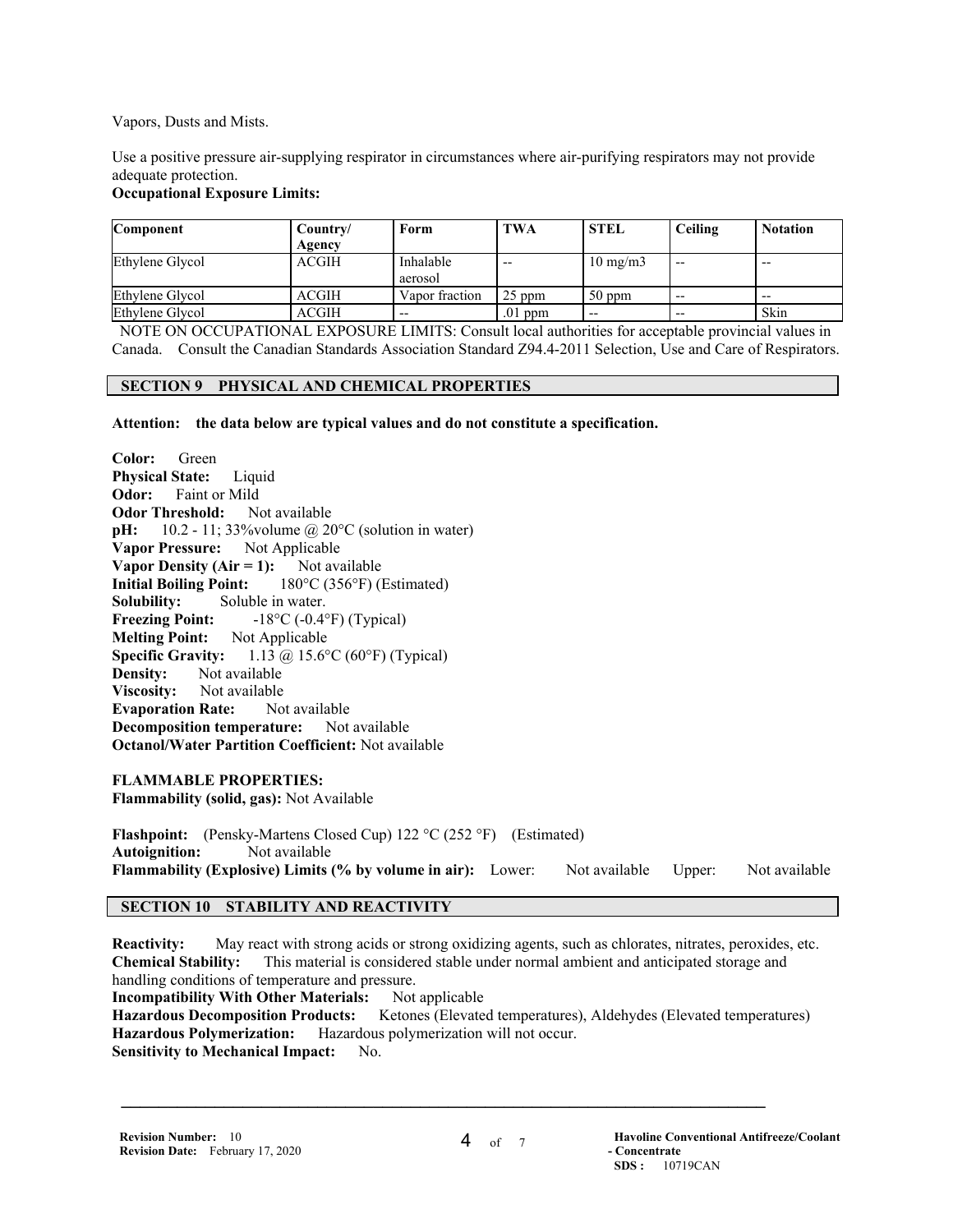#### **SECTION 11 TOXICOLOGICAL INFORMATION**

#### **Information on toxicological effects**

**Serious Eye Damage/Irritation:** The eye irritation hazard is based on evaluation of data for product components.

**Skin Corrosion/Irritation:** The skin irritation hazard is based on evaluation of data for product components.

**Skin Sensitization:** The skin sensitization hazard is based on evaluation of data for similar materials.

**Acute Dermal Toxicity:** The acute dermal toxicity hazard is based on evaluation of data for product components.

**Acute Oral Toxicity:** The acute oral toxicity hazard is based on evaluation of data for product components.

**Acute Inhalation Toxicity:** The acute inhalation toxicity hazard is based on evaluation of data for product components.For additional information on the acute toxicity of the components, call the technical information center.

**Acute Toxicity Estimate (oral):** 1688 mg/kg

**Germ Cell Mutagenicity:** The hazard evaluation is based on data for components or a similar material.

**Carcinogenicity:** The hazard evaluation is based on data for components or a similar material.

**Reproductive Toxicity:** The hazard evaluation is based on data for components or a similar material.

**Specific Target Organ Toxicity - Single Exposure:** The hazard evaluation is based on data for components or a similar material.

**Specific Target Organ Toxicity - Repeated Exposure:** The hazard evaluation is based on data for components or a similar material.

#### **ADDITIONAL TOXICOLOGY INFORMATION:**

 This product contains ethylene glycol (EG). The toxicity of EG via inhalation or skin contact is expected to be slight at room temperature. The estimated oral lethal dose is about 100 cc (3.3 oz.) for an adult human. Ethylene glycol is oxidized to oxalic acid which results in the deposition of calcium oxalate crystals mainly in the brain and kidneys. Early signs and symptoms of EG poisoning may resemble those of alcohol intoxication. Later, the victim may experience nausea, vomiting, weakness, abdominal and muscle pain, difficulty in breathing and decreased urine output. When EG was heated above the boiling point of water, vapors formed which reportedly caused unconsciousness, increased lymphocyte count, and a rapid, jerky movement of the eyes in persons chronically exposed. When EG was administered orally to pregnant rats and mice, there was an increase in fetal deaths and birth defects. Some of these effects occurred at doses that had no toxic effects on the mothers. We are not aware of any reports that EG causes reproductive toxicity in human beings.

# **SECTION 12 ECOLOGICAL INFORMATION**

#### **ECOTOXICITY**

This material is not expected to be harmful to aquatic organisms. The product has not been tested. The statement has been derived from products of a similar structure and composition.

#### **MOBILITY**

No data available.

#### **PERSISTENCE AND DEGRADABILITY**

This material is expected to be readily biodegradable. The biodegradability of this material is based on an evaluation of data for the components or a similar material.

The product has not been tested. The statement has been derived from the properties of the individual components.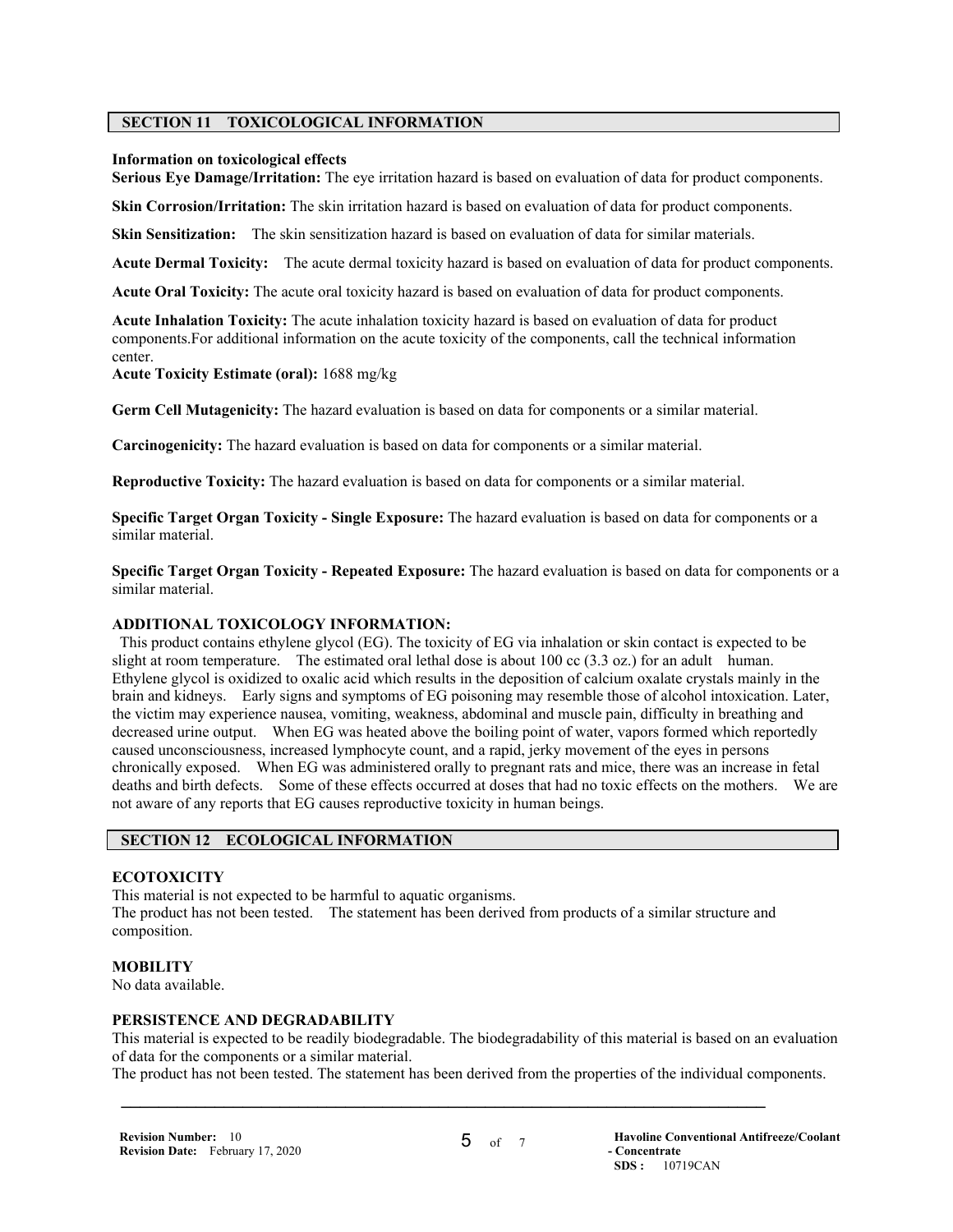#### **POTENTIAL TO BIOACCUMULATE**

Bioconcentration Factor: No data available. Octanol/Water Partition Coefficient: No data available

## **SECTION 13 DISPOSAL CONSIDERATIONS**

Use material for its intended purpose or recycle if possible. This material, if it must be discarded, may meet the criteria of a hazardous waste as defined by USEPA under RCRA (40CFR261), Environment Canada, or other State, Provincial, and local regulations. Measurement of certain physical properties and analysis for regulated components may be necessary to make a correct determination. If this material is classified as a hazardous waste, federal law requires disposal at a licensed hazardous waste disposal facility.

#### **SECTION 14 TRANSPORT INFORMATION**

The description shown may not apply to all shipping situations. Consult 49CFR, or appropriate Dangerous Goods Regulations, for additional description requirements (e.g., technical name) and mode-specific or quantity-specific shipping requirements.

**TC Shipping Description:** NOT REGULATED AS DANGEROUS GOODS FOR TRANSPORT UNDER TRANSPORT CANADA

**IMO/IMDG Shipping Description:** NOT REGULATED AS DANGEROUS GOODS FOR TRANSPORT UNDER THE IMDG CODE

**ICAO/IATA Shipping Description:** NOT REGULATED AS DANGEROUS GOODS FOR TRANSPORT UNDER ICAO

**DOT Shipping Description:** PROPRIETARY ANTIFREEZE PREPARATION IN NON-BULK PACKAGING; NOT REGULATED FOR TRANSPORT UNDER 49 CFR.

Additional Information: Bulk shipments containing a reportable quantity (RQ, 5000 pounds or more) of ethylene glycol in a single packaging are transported as hazardous material. The shipping description is: UN3082, ENVIRONMENTALLY HAZARDOUS SUBSTANCE, LIQUID, N.O.S. (ETHYLENE GLYCOL CONTAINS BITTERANT), 9, III, RQ (ETHYLENE GLYCOL)

# **SECTION 15 REGULATORY INFORMATION**

# **REGULATORY LISTS SEARCHED:**

 01-1=IARC Group 1 01-2A=IARC Group 2A 01-2B=IARC Group 2B

No components of this material were found on the regulatory lists above.

#### **CHEMICAL INVENTORIES:**

All components comply with the following chemical inventory requirements: AICS (Australia), DSL (Canada), EINECS (European Union), IECSC (China), KECI (Korea), NZIoC (New Zealand), PICCS (Philippines), TSCA (United States).

One or more components does not comply with the following chemical inventory requirements: ENCS (Japan).

 $\mathcal{L} = \{ \mathcal{L} \mathcal{L} \mathcal{L} \mathcal{L} \mathcal{L} \mathcal{L} \mathcal{L} \mathcal{L} \mathcal{L} \mathcal{L} \mathcal{L} \mathcal{L} \mathcal{L} \mathcal{L} \mathcal{L} \mathcal{L} \mathcal{L} \mathcal{L} \mathcal{L} \mathcal{L} \mathcal{L} \mathcal{L} \mathcal{L} \mathcal{L} \mathcal{L} \mathcal{L} \mathcal{L} \mathcal{L} \mathcal{L} \mathcal{L} \mathcal{L} \mathcal{L} \mathcal{L} \mathcal{L} \mathcal{L} \$ 

# **SECTION 16 OTHER INFORMATION**